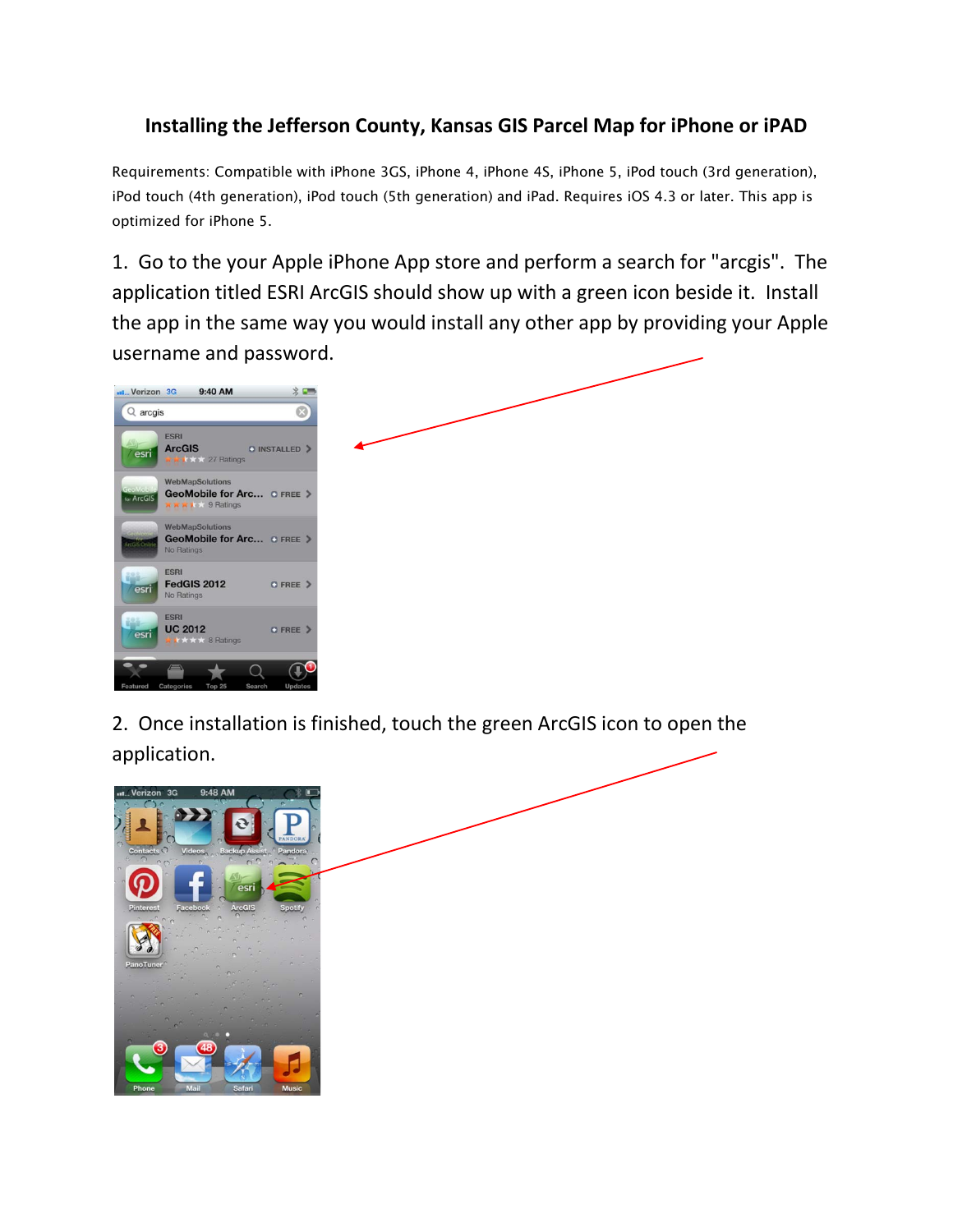3. Next, touch the 'Gallery' and type in the word "osky" then touch Search.

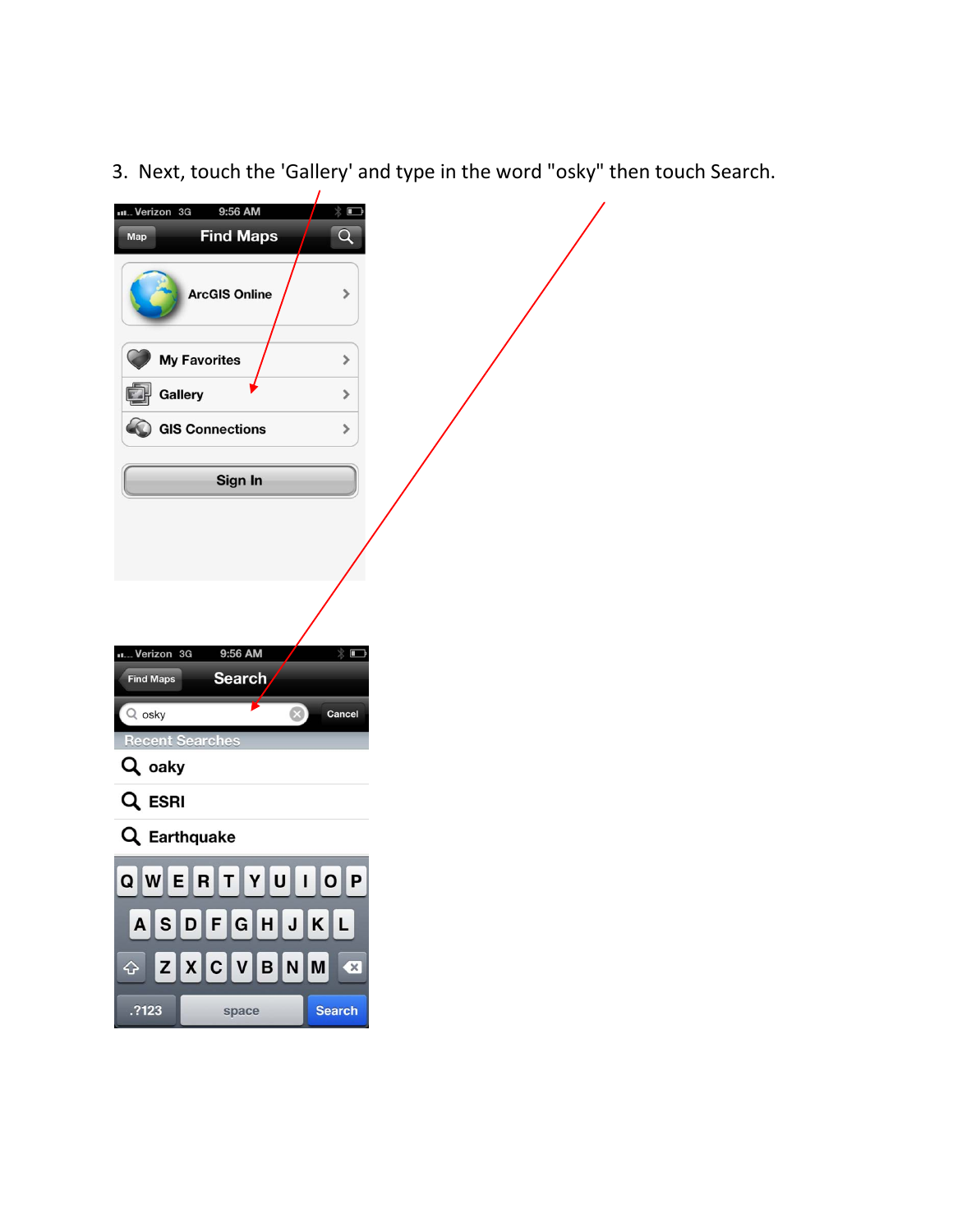4. You should now see the Jefferson Co KS Parcel Map. Touch the blue arrow and the map will open.

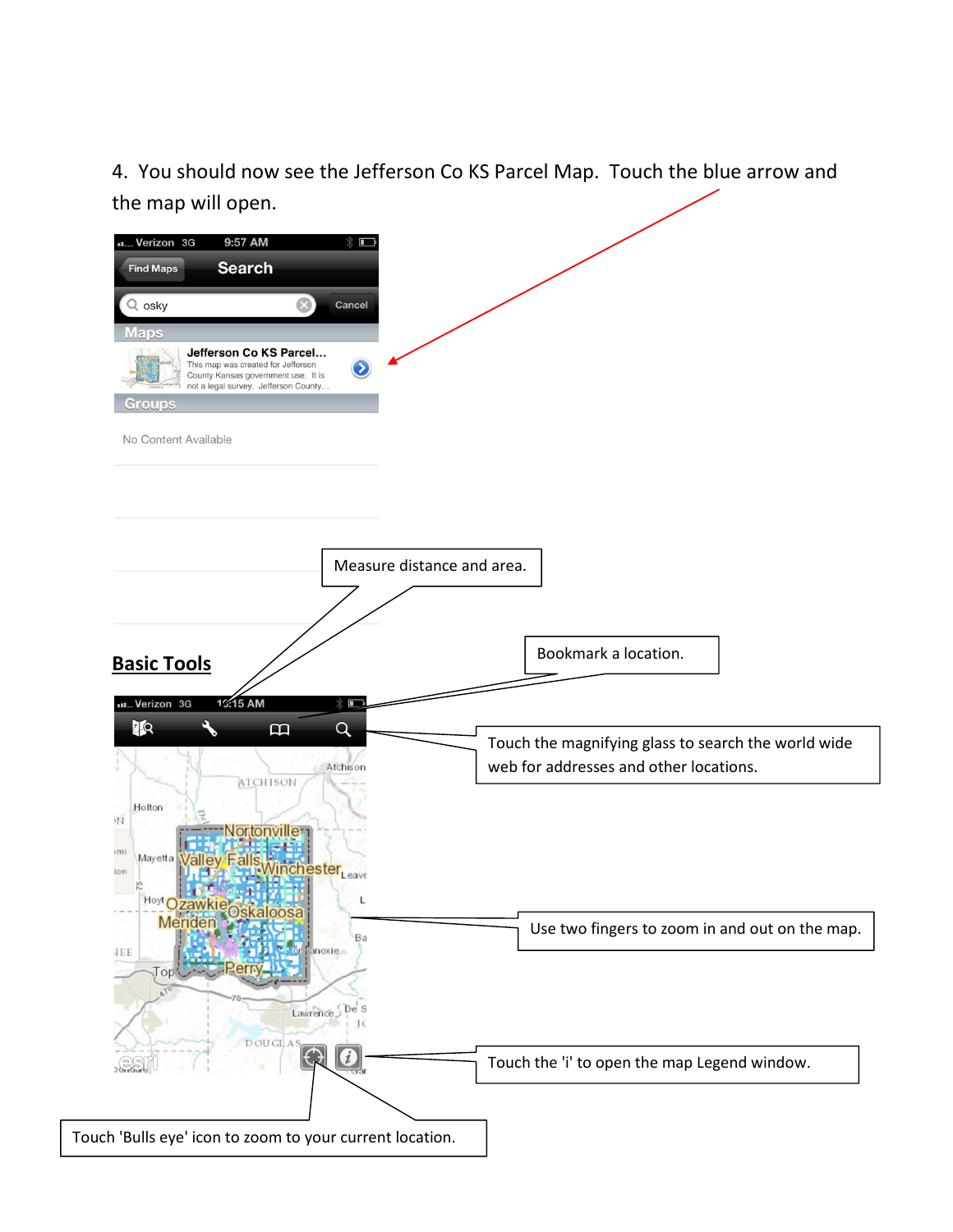## **Find Information about a Parcel**

1. Zoom to a the parcel you are interested in by using your fingers or using the magnifying glass to find an address. Then touch the map inside the parcel. A pop-up will appear.



3..Use your finger to scroll down through the information.